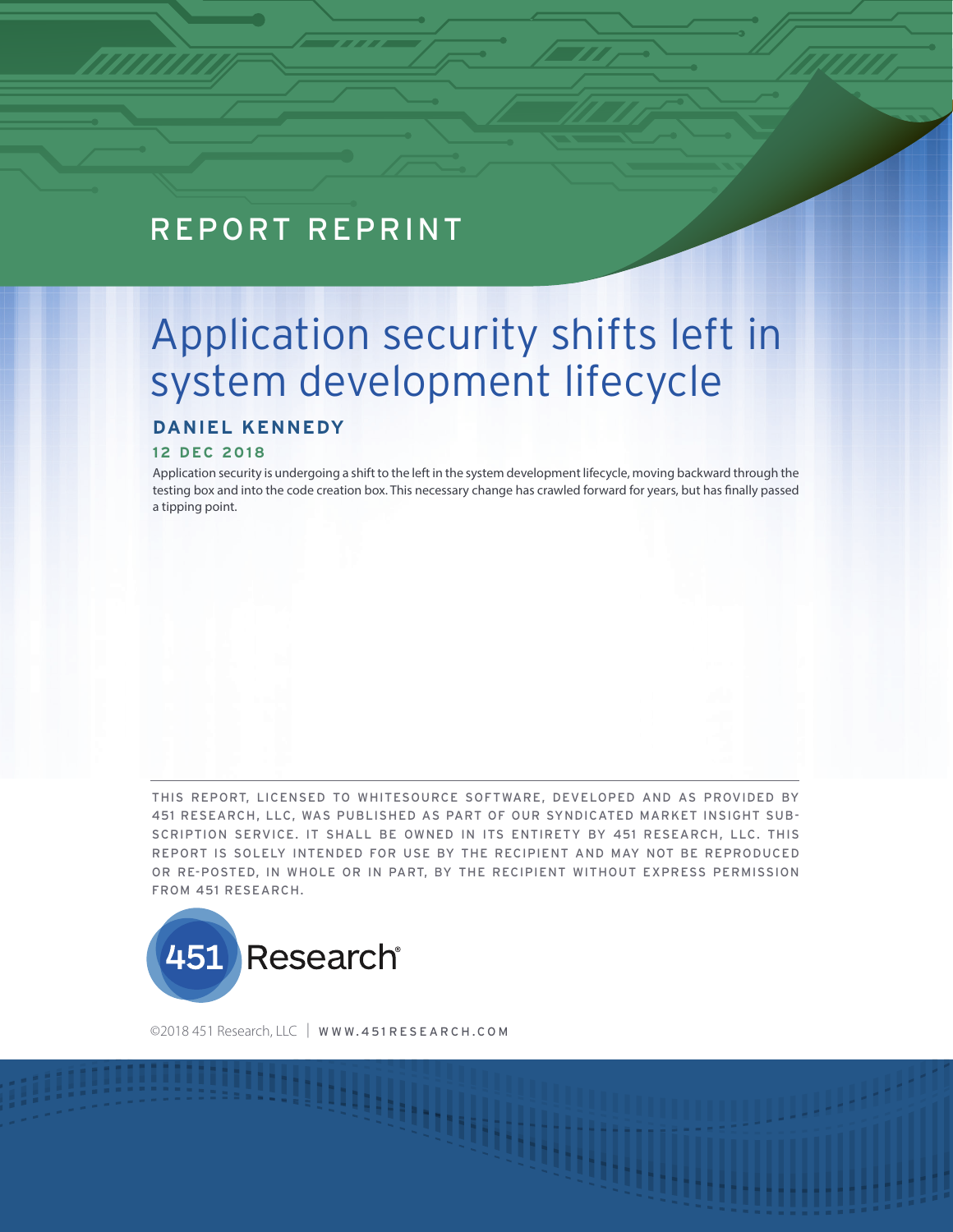Application security is undergoing a necessary shift left in the system development lifecycle (SDLC), moving backward through the testing box and into the code creation one. This necessary change has crawled forward for years, but according to 451 Research's recent Voice of the Enterprise Information Security Vendor Evaluation study, has finally passed a tipping point. The reasoning was always clear – fixing a security vulnerability in software is at its lowest impact in cost and effort when it is fixed shortly after creation. Otherwise, it goes through other's hands, like testers, or in the worst case is exploited by an attacker in production.

Application security testing (AST) tools always belonged in the hands of developers in addition to information security. But the speed of modern application development and the sheer number of builds and releases, facilitated by the proliferation and some level of standardization of DevOps tools, has forced the issue.

### THE 451 TAKE

The efficiencies gained through DevOps tool chains and agile methodologies that stress iteration over heavy up-front planning have conspired to superheat application development delivery, and that means more releases. Application security programs that rely on the information security team to test large product releases directly before release were never particularly efficient, and are fast becoming untenable. Application security vendors who stress the role of the developer, keeping up and integrating with the methods used and supplying the right guidance quickly at code construction, while still meeting the audit needs of information security, will be in the best position to exploit a trend that is finally at fruition.

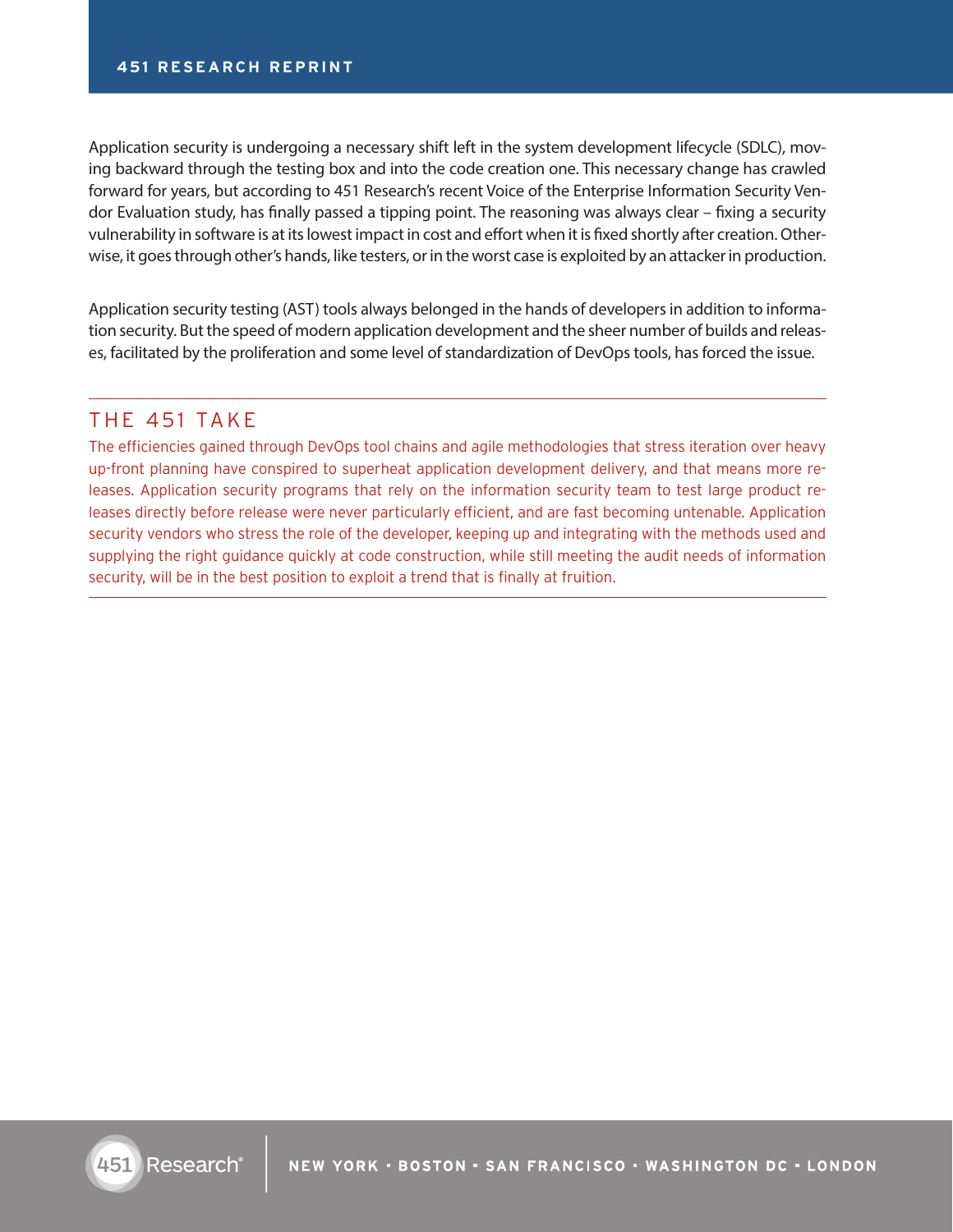#### MAPPING APPLICATION SECURITY TOOL USE TO SDLC PHASE

#### **FIGURE 1: SDLC PHASE OF APPLICATION SECURITY TOOL USE**

*Source: Voice of the Enterprise: Information Security, Vendor Evaluations 2018*



Q13. Do you run your application security vendor's tools during different phases of the software development lifecycle (SDLC) as part of a secure SDLC?

451

"...we purchased a great number of licenses in the last 18 months because prior to that the information security team was doing the static code analysis instead of the developers. So in the past 18 months, we've put the tool in the developer's hands and tell them to do it themselves." – *Senior management, >10,000 employees, \$5-\$9.99bn, finance*

The first clear indicator is the percentage of respondents with AST that now note running what is in most cases likely static application security testing (SAST) at the point of code creation. SAST, or code/binary scanning, caught up to dynamic application security testing (DAST) in 2017 as the most common method of AST. In 2015, 34% of organizations ran these tools after new code was introduced; in 2018, it's 49%. The percentage of organizations running these tools only against production environments dropped from 32% to 23% over the same period.

The other flavor of application security that has grown the most over the same period is software composition analysis (SCA), trailing only DAST and SAST, and is an indicator of the prevalence of open source in modern application building. Many of the major application security vendors known for robust SAST offerings have built some form of SCA into their product. One-fifth, or 20%, of respondents with AST in place also noted using either interactive AST or IAST and/or runtime application self-protection (RASP), both methodologies that look at the data flows and transactions that occur as an application runs. In the case of IAST, this allows for the type of data gathering a classic DAST test might produce, and in certain scenarios more, but in an automated fashion running continuously in the background via an agent. RASP similarly looks at an application's data flows in context, but can take preventative measures to stop an attack based on what it sees.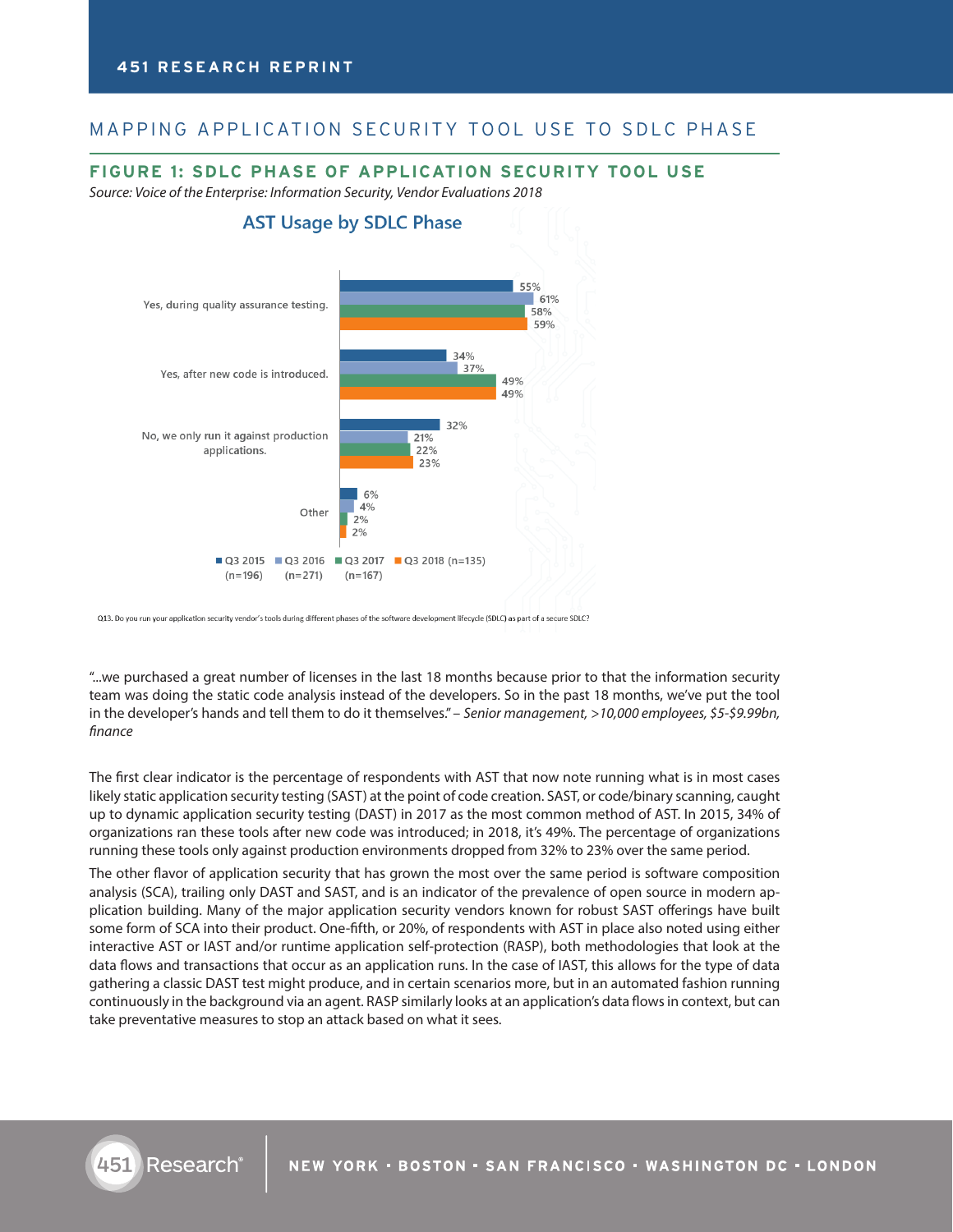#### MAPPING APPLICATION SECURITY TOOL USE TO TEAMS

#### **FIGURE 2: TEAM ALLOCATION OF APPLICATION SECURITY TOOL USE**

*Source: Voice of the Enterprise: Information Security, Vendor Evaluations 2018*



Q14. How is usage of application security tools allocated across the following teams in your organization?

"...you can submit code snippets and they can make recommendations on changing the code to help you, which is a significant benefit, because otherwise I've had developers come back to me, and I'll go, 'Hey, you've got a problem with buffer overflows.' And they'll go, 'Well, okay, so I just increased the size of the buffer.' Oh, my God, no. That's not how you fix it...This is an age-old problem, but...when you can go, 'Oh, yes, if you just do this with the code,' or 'So here's a library that will help you to solve this problem,' it's less painful, because the biggest impediment to application security tools is the elongation of the development timeline. Because developers, you screw with their release cycle and they lose their minds." *– Mid-level management, 1,000-9,999 employees, \$100-\$999.99m, information*

The second indicator is team usage of AST. In the survey, respondents are asked to allocate 100 points of usage across four teams: application development, quality assurance, information security and an 'other' category to capture usage outside of these three roles. While information security is still the largest user at 42%, that is down from 57% in 2015. At the same time, application development as a user went from 23% to 31%.